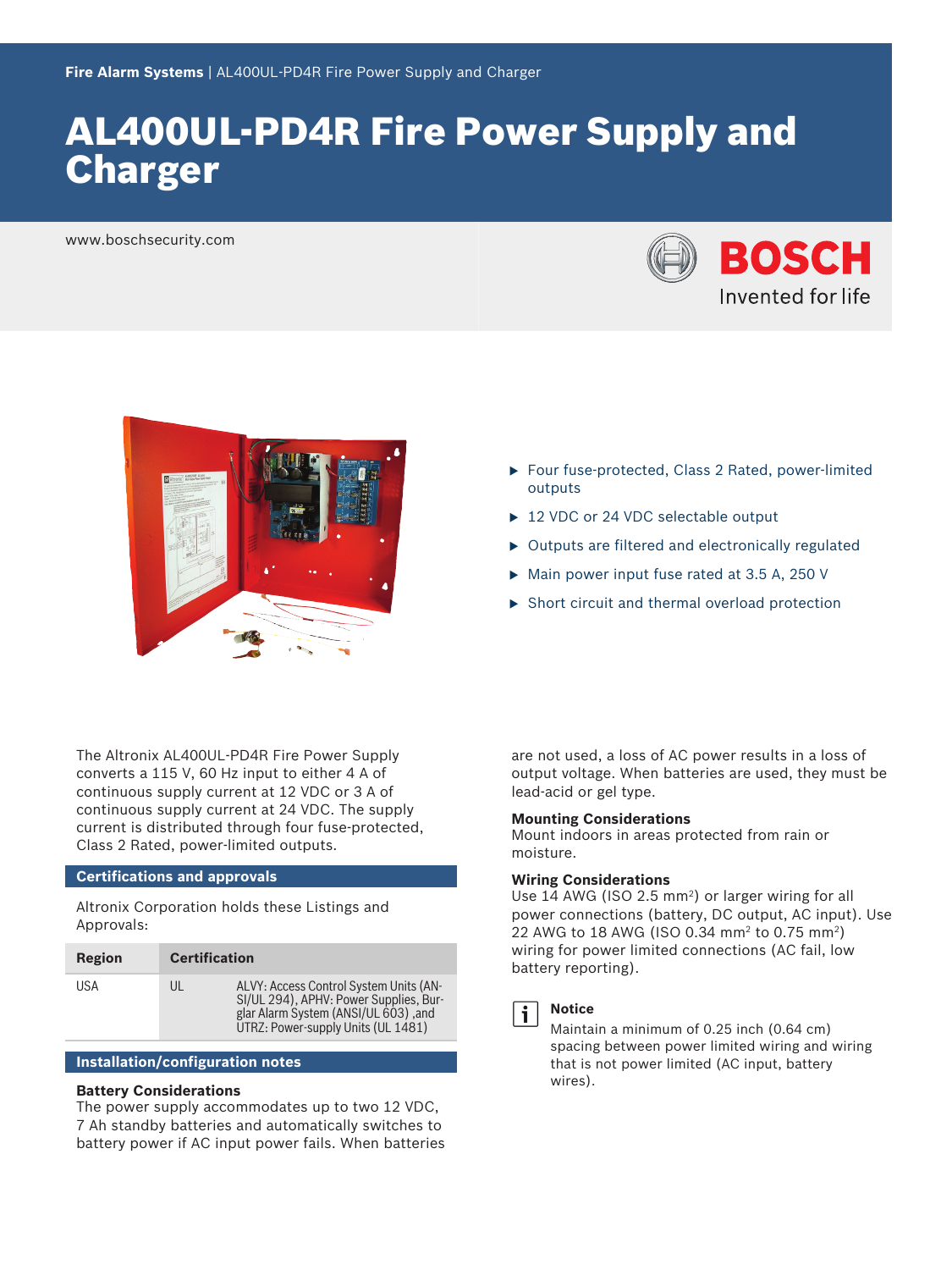#### **Parts included**

| Quant. | Component |
|--------|-----------|
|--------|-----------|

- 1 Power supply in red enclosure
- 1 Hardware pack
- 1 Literature pack

## **Technical specifications**

### **Electrical**

| <b>Current Draw</b><br>(input): | 1.45A          |
|---------------------------------|----------------|
| Voltage<br>(supply):            | 115 VAC, 60 Hz |

#### **Mechanical**

| Color:                    | Red                                                            |
|---------------------------|----------------------------------------------------------------|
| <b>Dimensions</b>         | 13 in. X 13.5 in. x x 3.25 in.                                 |
| $(H \times W \times D)$ : | $(33 \text{ cm} \times 34.3 \text{ cm} \times 8.3 \text{ cm})$ |

#### **Outputs**

| Battery<br>Charging: | Maximum charge rate is 0.7 A                             |
|----------------------|----------------------------------------------------------|
| Number:              | Four fused 12 VDC or 24 VDC selectable,<br>power-limited |
| Ratings              |                                                          |
| Fuses:               | 3.5 A. 250 V                                             |

# Power: 4 A at 12 VDC or 3 A at 24 VDC

#### **Supervision**

| AC Fail:             | Form C contacts rated for 1 A at 30 VDC. Relay<br>normally energized when AC power is present. Fail<br>condition report sent approximately 1 min after AC<br>power loss.              |
|----------------------|---------------------------------------------------------------------------------------------------------------------------------------------------------------------------------------|
| Battery<br>Presence: | Form C contacts rated for 1 A at 30 VDC. Relay<br>normally energized when DC power is present. Fail<br>condition report sent approximately 3 min after<br>battery remains undetected. |
| Low Battery:         | Form C contacts rated for 1 A at 30 VDC. Relay<br>normally energized. Report sent when DC power<br>drops to 10.5 VDC for 12 VDC setting or 21 VDC for<br>24 VDC setting.              |

#### **Trademarks**

All hardware and software product names used in this document are likely to be registered trademarks and must be treated accordingly.

## **Ordering information**

**AL400UL‑PD4R Fire Power Supply and Charger** Converts a 115 V, 60 Hz input to either 4 A of continuous supply current at 12 VDC or 3 A of continuous supply current at 24 VDC Order number **AL400UL-PD4R**